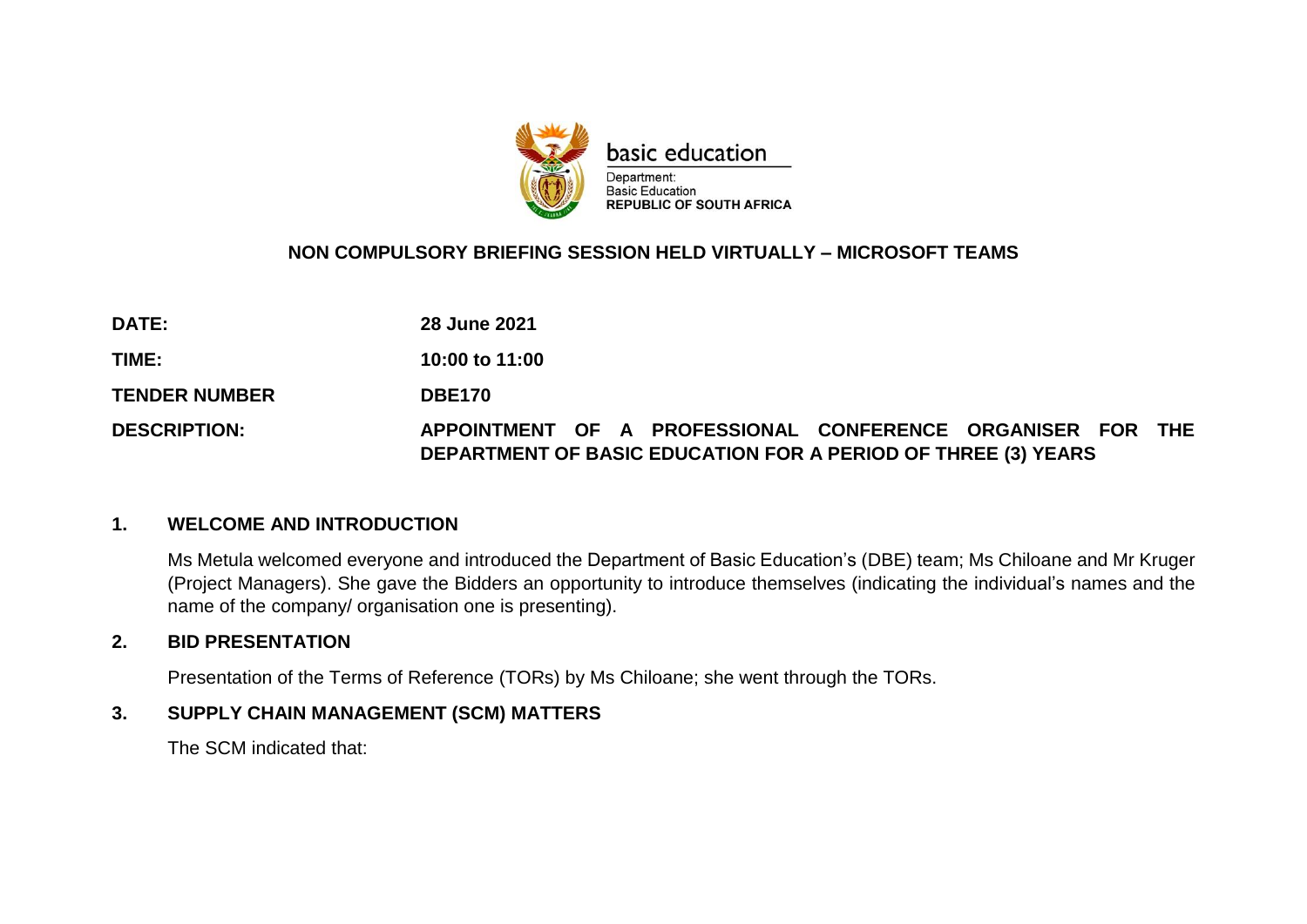- The briefing session is non-compulsory as indicated in the Tender advert. Non-attendance to the briefing session does not lead to disqualification of the Bidders' proposal/s.
- The tender is closing on **9 July 2021 at 11:00**. A bid which is submitted after 11:00 will be regarded as late and will not be accepted by the DBE.
- Bidders can still forward the clarity seeking questions regarding the bid until 1 July 2021 at 16:00 (as indicated in the tender advert). The questions should be directed to [Tenders@dbe.gov.za.](mailto:Tenders@dbe.gov.za)The discussions during the briefing session and the questions raised after the briefing session will be consolidated, responded to and uploaded on the Department's website where the tender advert and documents are published [www.education.gov.za](http://www.education.gov.za/) go to "Quick Links", click on Tender Bulletin, Advertised tenders.
- Bidders must read the Mandatory Requirements carefully as listed in the TORs and ensure that they respond as required.

### **4. QUESTIONS RAISED AND RESPONSES PROVIDED (during the briefing session)**

| No. | <b>Question raised</b>                                                                                                                                                                                                                                                                       | <b>Response/ clarity</b>                                                                                                   |
|-----|----------------------------------------------------------------------------------------------------------------------------------------------------------------------------------------------------------------------------------------------------------------------------------------------|----------------------------------------------------------------------------------------------------------------------------|
| 1.  | The B-BBEE Affidavit in case of a Joint Venture; should they be submitted   The<br>separately or combined.                                                                                                                                                                                   | Joint Venture/ Consortium should submit the<br>consolidated B-BBEE Certificate.                                            |
| 2.  | With regard to registered bodies (IATA/ ASATA and SAACI) that the<br>events companies might belong to; is it required that they belong to more<br>than one (1) body because there is more than one body stipulated in the<br>attachment?                                                     | The Bidder must be a member of IATA/ ASATA and SAACI.<br>It should be IATA or ASATA and SAACI; two of the<br>associations. |
| 3.  | In case of the case study submission, how should that be submitted in<br>terms of content and specifics thereof? How wide do you go with the<br>submission of case study as far as Presentation is concerned? Do you<br>require each agency to come back with a specific case study as well? | The detailed sequence of events is on page 24 paragraph<br>13 and 14.                                                      |

# **5. CONCLUSION**

Bidders were reminded:

To be mindful of the tender closing date as indicated in the Tender advert.